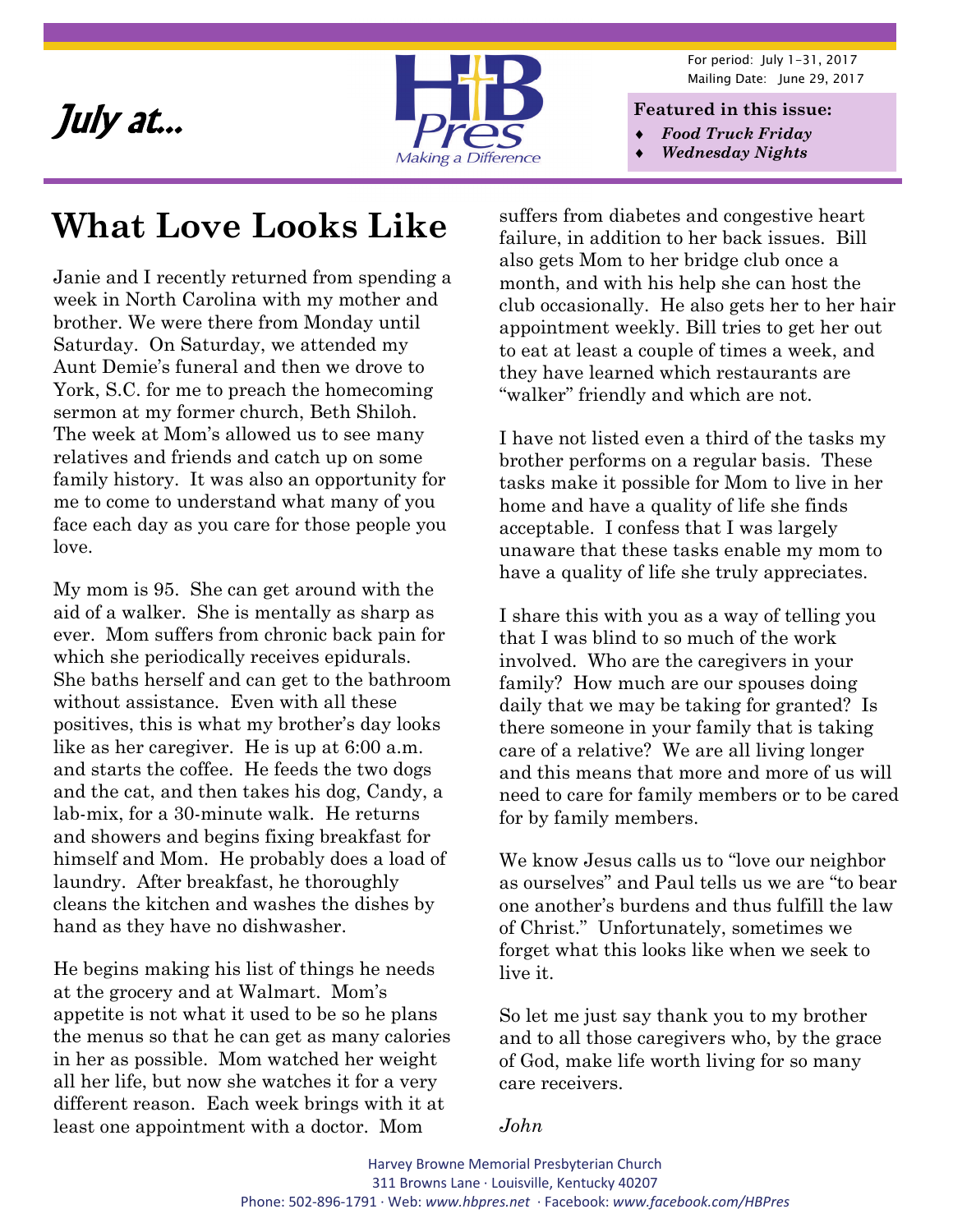#### Sunday Worship *Summer Hours Chapel 8:30 a.m. Sanctuary 10:00 a.m.*

**July 2** 

Psalm 13; Genesis 22:1-14 *"Surprise Beginning and Ending"*  John Roper

**July 9**  Romans 7:15-25a; Genesis 24:34-38, 42-49, 58-67 *"Love and Marriage"*  John Roper

**July 16**  Romans 8:1-11; Genesis 25:19-34 *"Family Affair"*  John Roper

**July 23**  Romans 8:12-25; Genesis 28:10-19a *"Always Dreaming"*  John Roper

**July 30**  Matthew 13:31-33, 44-52; Romans 8:28-39 *"*Nothing!*"*  Bill Williamson

#### Coffee Cove

**July 2**  Skip Light

**July 9**  Skip Light

**July 16**  Skip Light

**July 23**  Skip Light



Ushers—8:30 a.m.

**July 2**  Adrian & Lynn Cole Eric & Susan Lehmann

**July 9**  The Long Family Steve & Jan Warren

**July 16**  Doug Mann Bob Smith Jerry & Martha Scott

**July 23**  Doug & Laura Dausmann Eric & Susan Lehmann

**July 30**  TBD

#### Lay Readers

**July 2 8:30 a.m.** Adrian Cole **10:00 a.m.** Hayden Krausen

**July 9 8:30 a.m.** Eric Lehmann **10:00 a.m.** Brad Zuber

**July 16 8:30 a.m.** Doug Mann **10:00 a.m.** Heather Drake

**July 23 8:30 a.m.** Dick Blayney **10:00 a.m.** Maggie Chilton

**July 30 8:30 a.m.** Bob Smith **10:00 a.m.** Ellen Zuber

#### Ushers—10:00 a.m

**July 2 & 9**  *Head Usher: Cynthia Hilyerd* The Hilyerd Family Marina Gutierrez Linda Hester Karen Overpeck Sue Hodapp India Hoddy The Hoert Family

**July 16 & 23**  *Head Usher: Doug Holm* Gail Hudson Anne Hughes Mike & Sarah Hunter Donna Jones Cherry Kelly Beth Kolodey

**July 30**  *Head Usher: Laura Krausen* The Krausen Family Frank & Marla Kay Kosnik Mary Lou Krieg Skip Light The Lindsey Family Janie Roper

#### **Greeters**

**July 2 & 9**  The Hoert Family

**July 16 & 23**  Mike & Sarah Hunter

**July 30**  Frank & Marla Kay Kosnik

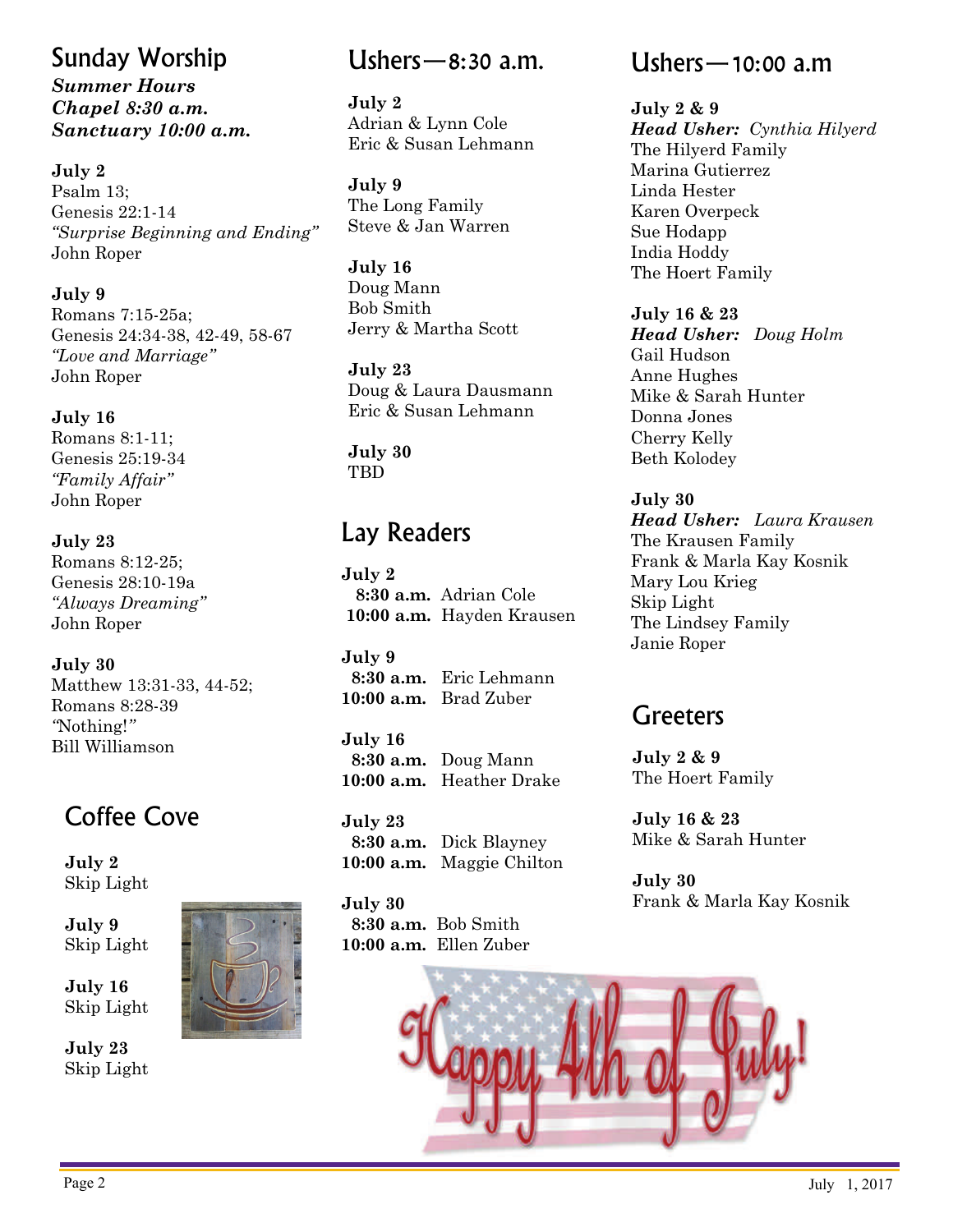# Food Truck Friday

#### **Food Truck Friday #2**

**It's happening again from 5:30-8:30 p.m.** 

#### **Friday, July 21**

#### **JOIN US FOR FUN, FELLOWSHIP, FOOD, MUSIC & BEER**

#### **We will feature:**

 **A variety of food trucks** Grecian Mama Lexie Lu's Sweet and Savory The Cookie Cabin The Traveling Kitchen

Great Flood Brown Ale

Mike's Hard Lemonade

Sam Adams Boston Lager Miller Lite & Coors Lite

Blue Moon Corona



Angry Orchard (Gluten Free)



**Musical Guests: HB**Pres **Church Bands**

**Craft and domestic beers** (security present)

**Lots of kid's activities!** 

West  $6<sup>th</sup>$  IPA

**There is no admission. Seating will be limited, so please bring your camping chairs. Sun canopies are always welcome too!** 

> **Summer Worship Hours Chapel 8:30 a.m. Sanctuary 10:00 a.m. MARK YOUR CALENDARS FOR THESE UP COMING FOOD TRUCK FRIDAYS 5:30-8:30 p.m. Date: August 18 September 15 October 20 Music: The Dixieland Solution Mundo Brew Phone Cops**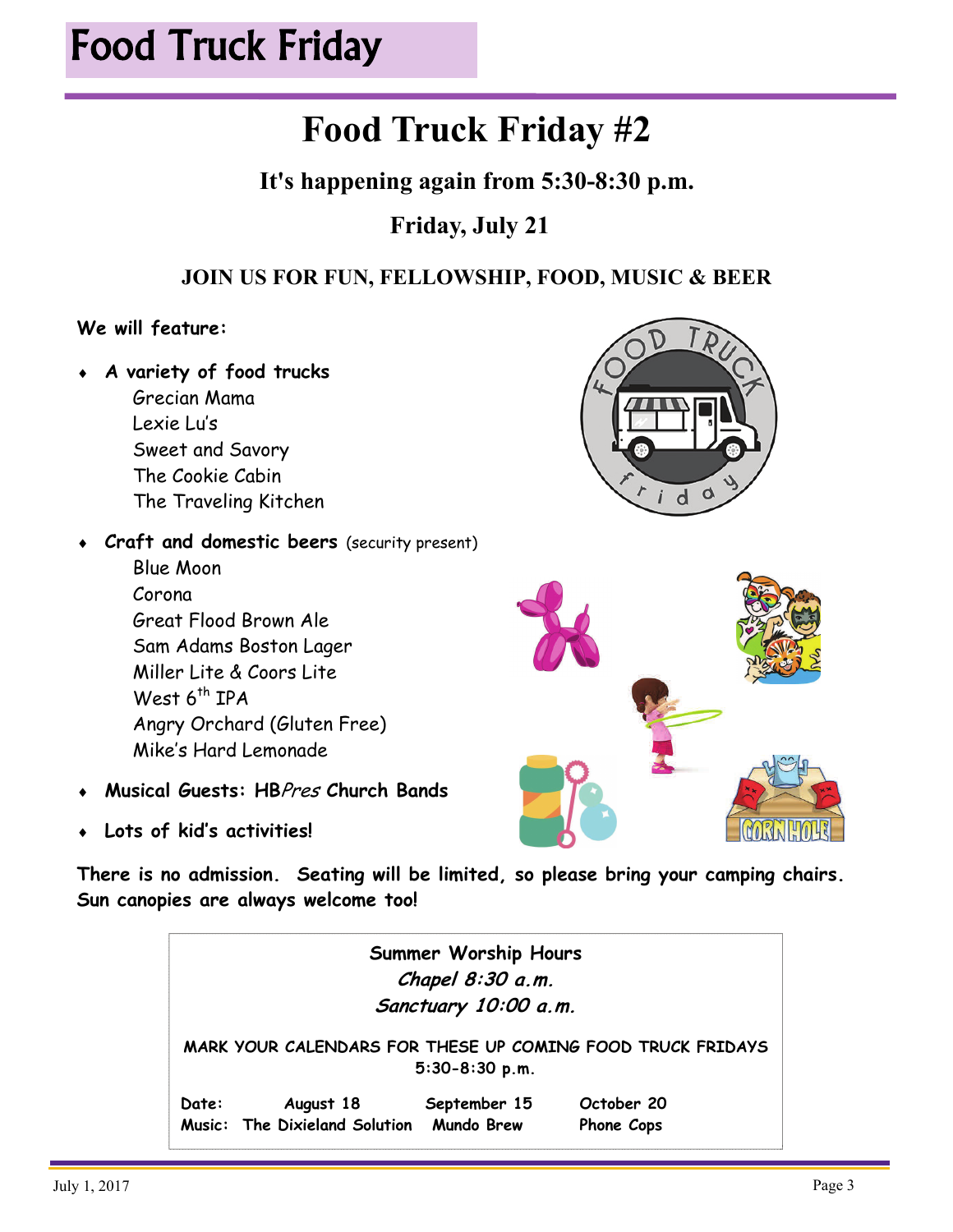# Youth Schedules

# HBKids (Infants through 5th Grade)

#### **Sunday, August 13**

**HB***Kids* are sending off the summer by having a pool party Sunday, August 13 from 4:00-7:00 p.m. Come join us at the Tucker House Bed and Breakfast, 2406 Tucker Station Road. Burgers and hot dogs will be provided, please bring a dish to share. Please R.S.V.P. to Betsy Barrick 777-2750 or embarrick@gmail.com.

HB Youth Middle School & High School)

#### **July 19-23, 2017: Middle School Conference—"Hope is Happening"**

Middle School Youth (Youth entering  $6<sup>th</sup> - 8<sup>th</sup>$  grades in the fall 2017). Cost: \$200. Contact Terry Hargrave terryhargrave@hbpres.net.

# **Summer Send Off Pool Party**



Sunday, August 13



4:00-7:00 p.m.

Join the **HB***Kids* for a cookout and pool party for one last summer splash. Families and friends welcome!

Burgers, hot dogs and fixings will be provided, please bring a dish to share.

Tucker House Bed and Breakfast 2406 Tucker Station Rd, Louisville, KY 40299

Please R.S.V.P. to Betsy Barrick 777‐2750 or embarrick@gmail.com.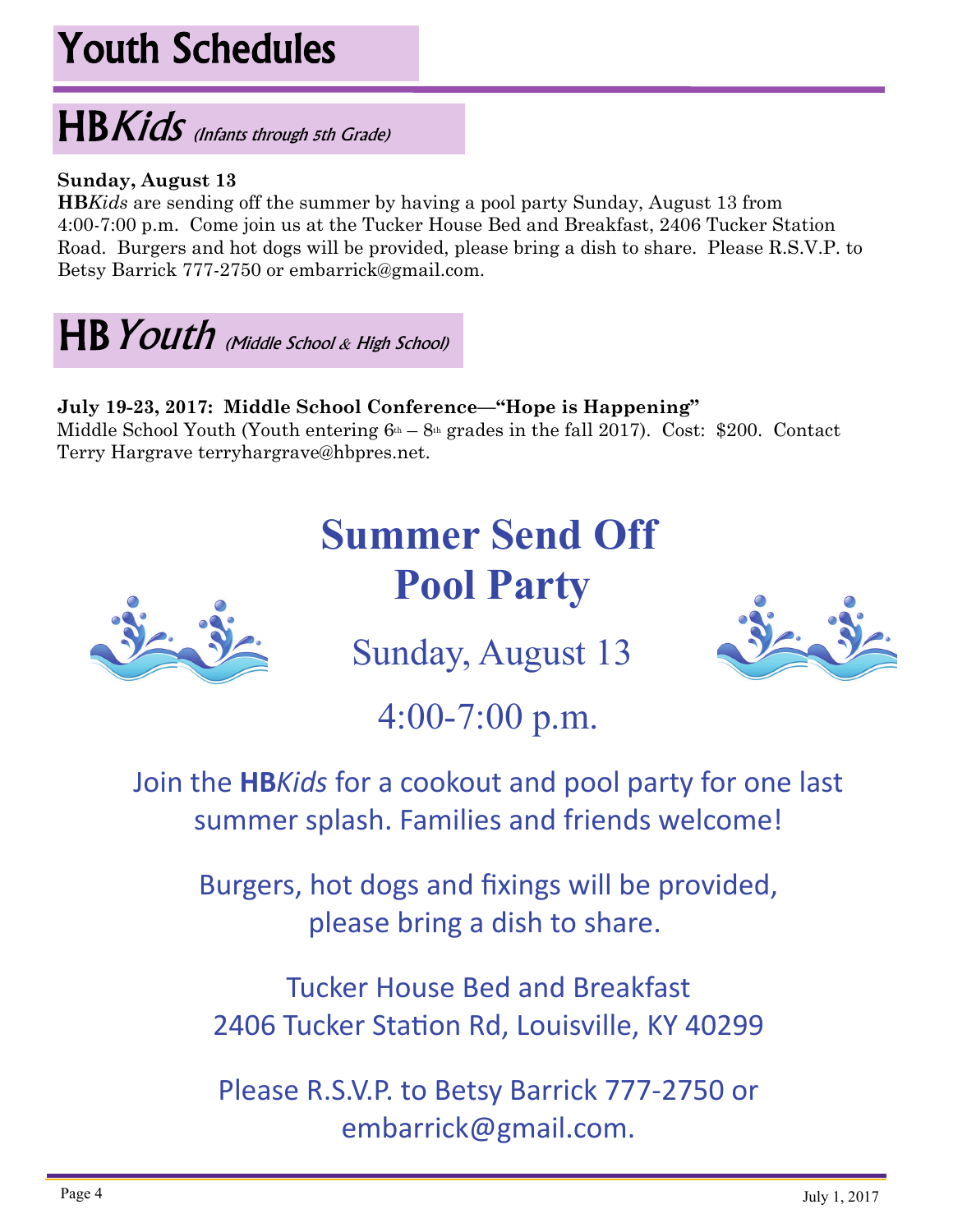### **Deacon's Corner**

All Deacon letters to church members should have been sent out by now. If you have not done this, please do so and contact Peggy Bales at 895-1416 so she will know everyone has been contacted.

All **HB***Pres* members have a Deacon. If you need to know who your Deacon is, there is a binder at the Welcome Center in the Foyer listing all members and their Deacon.

The next Deacon retreat will be Saturday, September 16 from 10:00 a.m. to 12:00 p.m.

Please let your Deacon know if you have any concerns or problems you need help with.

*Lynn Overstreet*  The Board of Deacons



#### **Prayer Requests:**



Amanda Howard, Claudia Beck, Steve & Paula Tossmann (Juergen's father & mother), Bill Becker, Virginia Strahl, Katie Ruth Effinger, Tom Frentz, Lt. Col. William Wallis (Ret.) (Tom Frentz brother-in-law), The Hilbert Family (on the death of Nancy Hilbert's sister-in-law Helen Marie Hilbert), Kathryn Zuber (Brad Zuber's mom), The Chappell Family (on the death of Shirley Chappell), Margaret Perkins, Scott Jones (Anna Jones' son and Kim Harrod's brother), Karen Frank (Pam Schmidt's sister), Diana (Skip & Edith Light's daughter), Pat Lewis (Mother of Kathy Williams).

#### **Mission Co-Workers:**

Rochelle & Tyler Holm, Gwenda & John Fletcher, Jeff & Christie Boyd, Rev. Dr. Dustin & Sherry Ellington, Dr. Larry and Inge Sthreshley.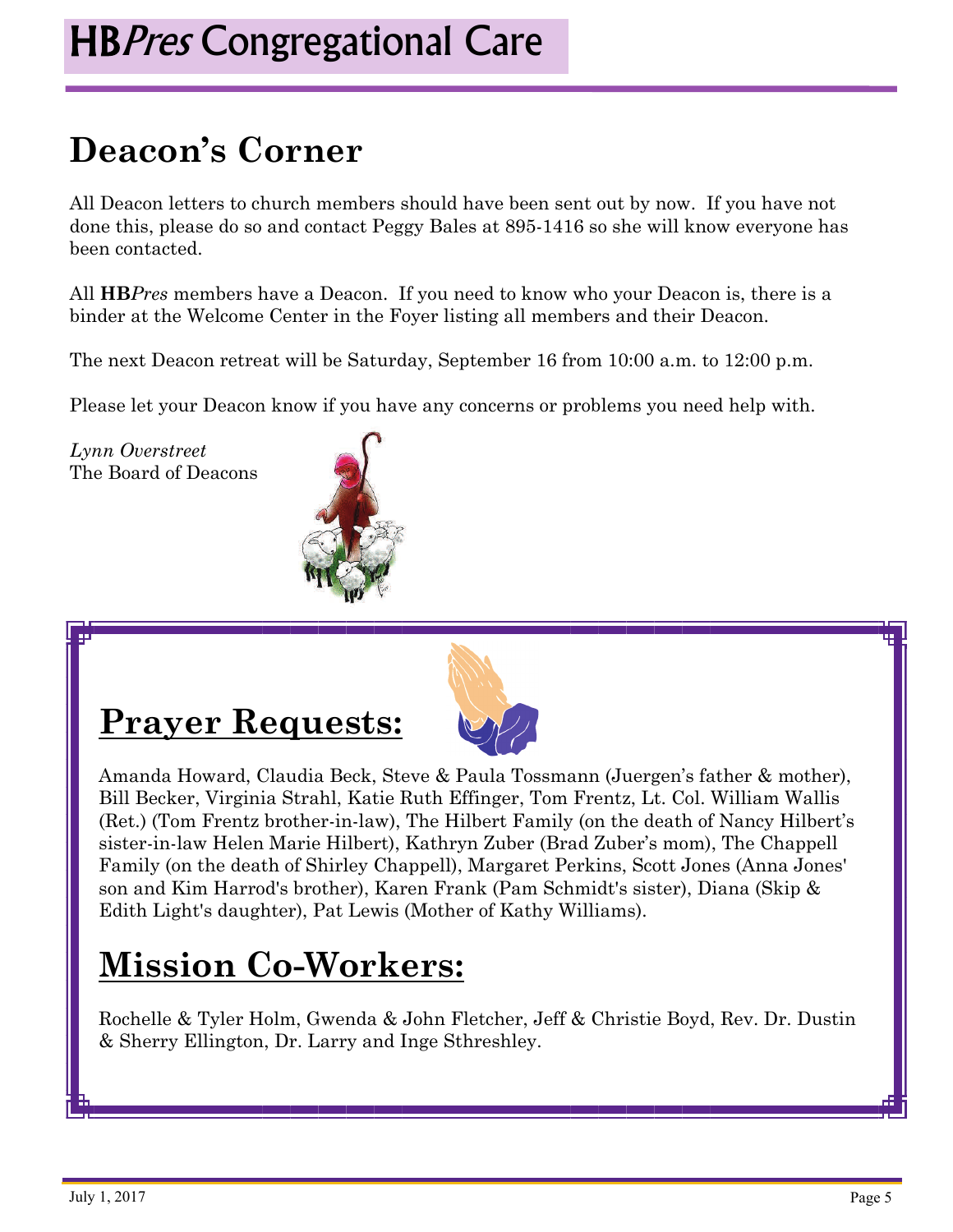#### **What Church Should Look Like**

I love hearing great things about Harvey Browne. It is for that reason that I could not wait to look at the video of the service I missed while we were visiting Mom in North Carolina. One of our visitors commented on the service shortly after she left. She said that it was the best service ever and then went on to talk about being introduced to the refugee family. This, she said, "is what church is supposed to be!" I watched the service and could not agree more.

I want to thank the Outreach Committee and Bill Williamson for their thorough and very hard work in helping the family get settled, a task that is ongoing. So many of you contributed furnishings and other household items, not to mention financial support. I offer you sincere thanks. It is such an honor to be a part of the church that loves not only "being" Christian but also "doing" Christian.

I witnessed this again when I went with a group of you to the backside at Churchill Downs to serve a chili supper to the workers and their families there. There were so many pots of chili that we left enough for another meal later that week. We participated in a worship service that was bilingual. We quickly learned that our Spanish is not any better than our Arabic, but we did the best we could. To quote our church visitor, I witnessed "what church should look like!"

*John* 

#### **Doorstep Volunteers Needed**



We like to visit our **HB***Pres* worship visitors and would love for you to join our doorstep ministry. We try to schedule volunteers once a quarter. If you are interested, call Nanci Chasteen at 429-5126. Thank you.

#### **Teacher Needed**



*Julie Rousseau*  Director, Nursery and Parents' Day Out

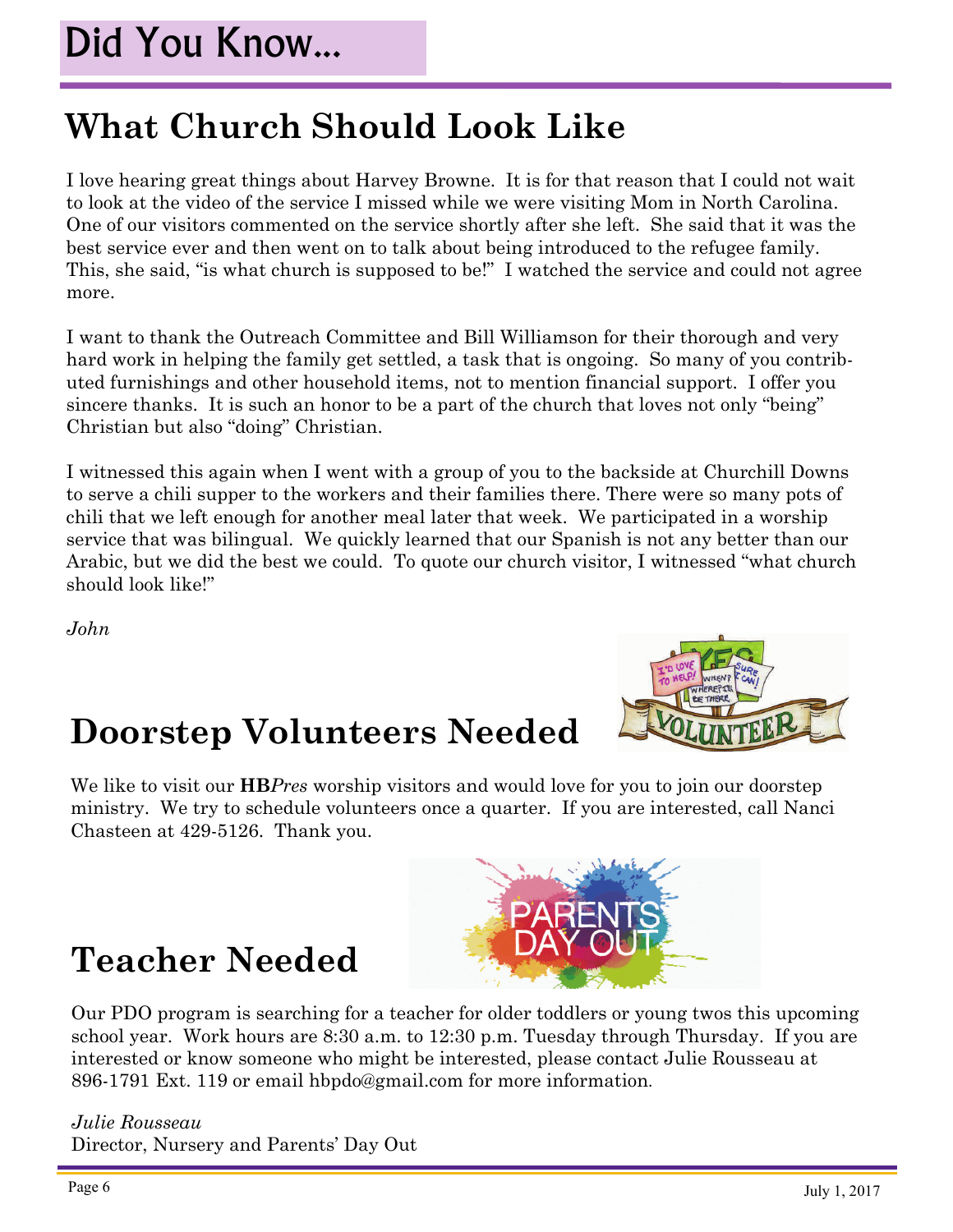### Literary Corner

### **Men's Book Forum**



The **HB***Pres* Men's Book Forum will be meeting on Monday, July 24 at 1:00 p.m. in Room 206. We will be reviewing the book *The Ministry of Ungentlemanly Warfare*, by Damien Lewis, recommended by Jim-Kraus Jackson. Hope to see you there.

*Gary Faltin* 

## **Ladies Book Talk**



Book Talk will meet on Tuesday, July 25 at 11:30 a.m. in the Barret Room. We will discuss the book *The Secret Chord* by Geraldine Brooks. Visitors are always welcome. Bring your lunch.

*Mary Faltin* 

### Preschool

### **Harvey Browne Preschool**

#### **Did You Know?**

- Harvey Browne church members get the highest priority for preschool registration as well as a tuition discount.
- All Harvey Browne Preschool teachers have earned a college degree or higher.
- Each month the preschool selects a different mission project for the children, their families and the staff to participate in.

#### **July Preschool Happenings**

While the children are off for the summer, there will be work taking place to prepare for the upcoming school year. The preschool will not only be underwriting the major playground renovation but also painting several of the rooms and the hallway under the sanctuary.

The preschool still has a few openings for the 2017-2018 school year. If you or someone you know is interested in enrollment, please reach out to Barbara Bailey or Anne Hughes in the preschool office at 895-2577 for more information. Financial assistance is available.

We hope that everyone is enjoying a great start to the summer!

In Christ,

*The Preschool Board*

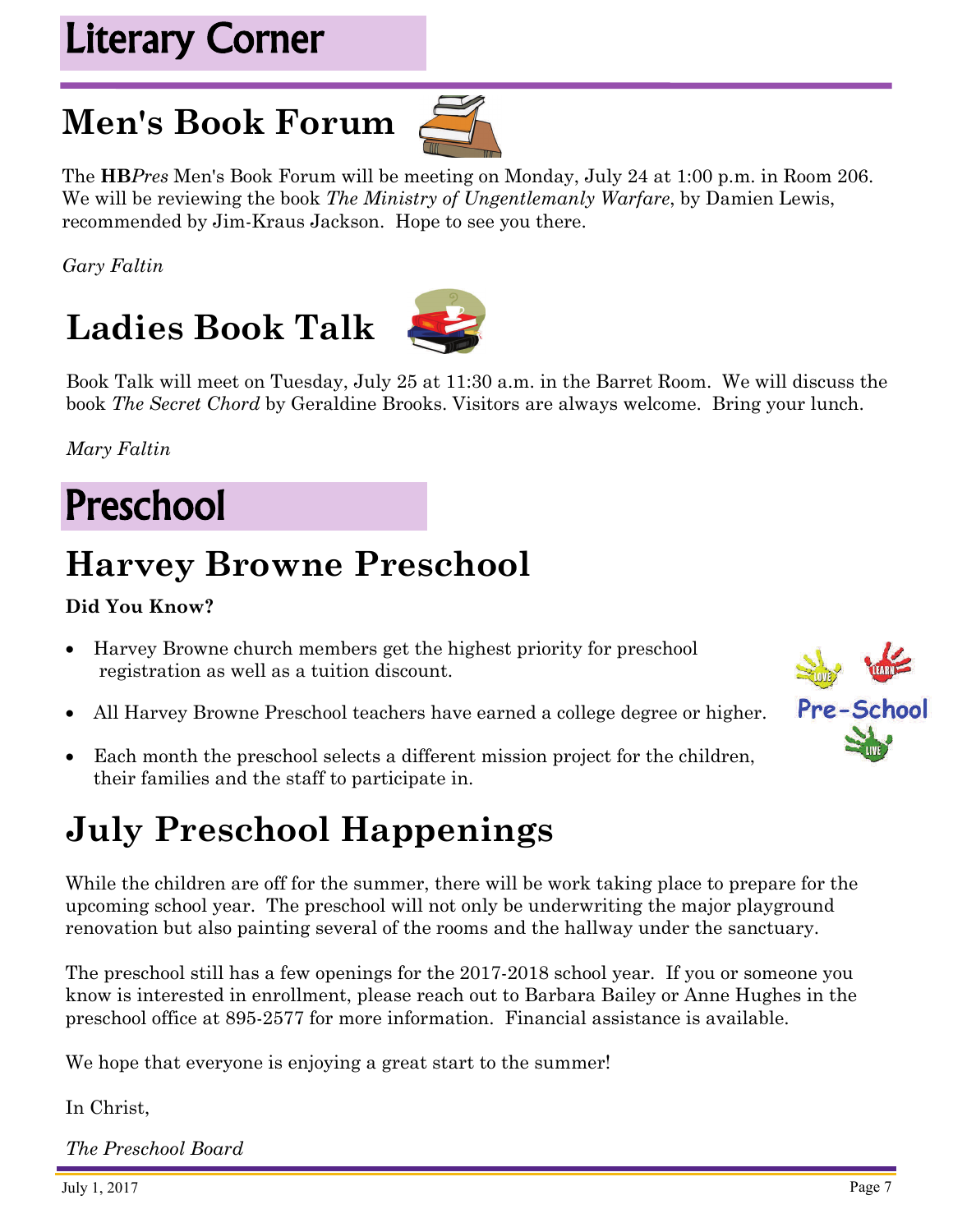#### **Uspiritus Annual Update**

Six members of **HB***Pres* are members of the Uspiritus Auxiliary and are the only Presbyterian members in this organization.

The Auxiliary does various projects that directly benefit Uspiritus kids. They bake cupcakes for Valentine's Day, Easter and Back-To-School Day, the only home-made treats the children get throughout the year. Members also sign Valentines for every child, stuff Easter eggs, donate school and birthday supplies, write cards of inspiration for the kids' first day of school and prepare Thanksgiving treat bags. The Auxiliary also raises funds so that each child will have \$10 at Christmas to buy small gifts from a "store" set up by Uspiritus staff.

Harvey Browne members have been gracious supporters of Uspiritus through an annual special offering, by donating goods for the grocery cart and by buying Auxiliary memberships. Last year, Presbyterian Women assembled over 20 welcome baskets, totaling approximately \$1,000 worth of goods.

This year we will be asking various groups in the church to sign birthday cards. Getting birthday cards is a big deal for these kids. In October, please feel free to donate baked goods for Uspiritus' Annual Harvest of Hope Fair. Sometimes the smallest act takes up the biggest part of our hearts. Thank you, Harvey Browne.

*Outreach Committee* 

#### **Stephen Ministry**

A Stephen Ministry is:

-A trained lay volunteer -A good listener -Trained in confidentiality -Supervised for quality care -Ready to offer God's live threw a Christian care Giving Relationship on a one-to-one basis.

So when an event or difficult situation shakes up your world, consider asking for a Stephen Minister.

They can help you change a life crisis into an opportunity for growth and faith. Please call a pastor or Mary Esch if you might consider the help of a Stephen Minister.

We are planning to have a training class in September.

Please consider becoming a part of this unique and life changing ministry that has helped so many!

*Scott Blake*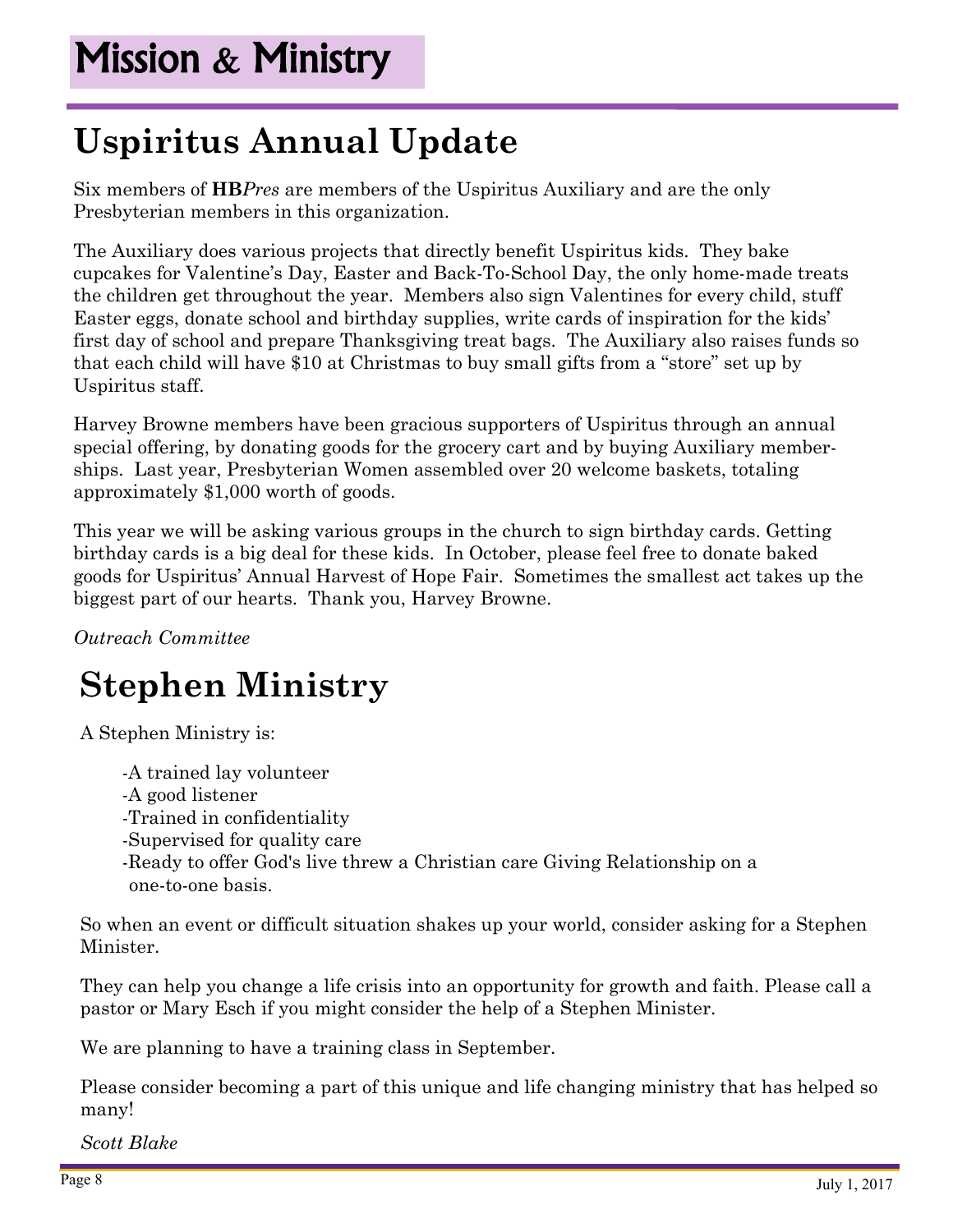# Grocery Cart

Back to school expenses can be a burden for some parents. St. Matthews Area Ministries is hosting a "Back-To-School" supplies drive to assist children in need of such items. Churches are asked to host a school supply drive each Sunday during July.

Items needed are: pens, pencils, erasers, rulers, markers, crayons, yellow highlighters, colored pencils, red pens, spiral notebooks, pocket folders, loose leaf paper (college and wide rule), glue sticks, Fiskars blunt tip scissors, small pencil sharpeners, soft and hard pencil cases, composition notebooks, steno pads, two-inch binders, backpacks and lunch boxes.

School Supplies will be dropped off at St. MAM no later than Thursday, July 27. Supplies will be distributed at St. MAM Wednesday, August 2. For questions/concerns, contact Wilma Bennett (459-7705).

#### Wednesday Night Team Update

We will be doing things differently this year. There are 34 Wednesday Night Dinners between September-May. Several **HB***Pres* groups cook around 14 specialty meals during the year. For the other 20 meals, we will "order in" OR have other members sign-up to cook one of their favorite meals for 100-120 people. We will have a salad bar each week (no matter what the main course is). Each Wednesday we will have a theme (Italian Food, Meat & Potatoes, etc.). Dudley Haines (502-645-2516) will be managing the salad bar, the menu and ordering our main courses (as necessary). He will also be keeping track of our fridge, freezer and pantry. More information TBA.

# **Cabbage Patch Family Night - July 20**

We are all invited (all ages) to join our Cabbage Patch families for a fun evening of a light supper and Bingo with our own Doug Holm as the MC and caller. It is a time to get to know the families better and to enjoy a night off together. Meet at the Cabbage Patch (1413 S 6th St.) on Thursday, July 20 at 5:30 p.m. If anyone would like to carpool, contact Linda Garrett at 499-5708.

July is the month we deliver school supplies to the Cabbage Patch. We use the money from Christmas to buy these supplies. Cynthia Hilyerd will be going out to get these supplies. If you would like to help, get in touch with her at meercat13@hotmail.com.

*Linda Garrett* 



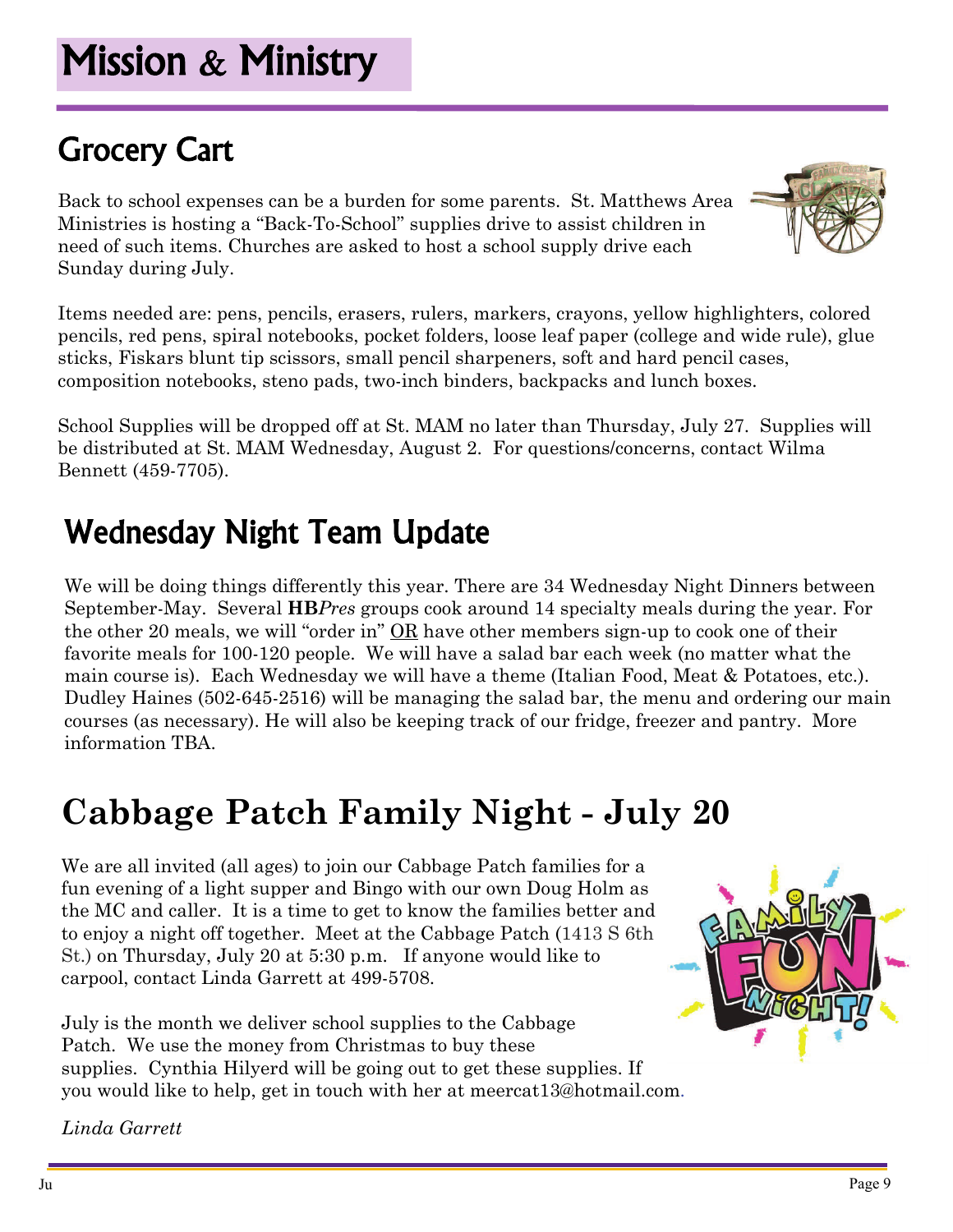#### **Blood Drive**

Our next blood drive is on Monday, July 17 from 3:00-8:00 p.m. in Emory Hall (gym). We are in constant need of blood this time of year as we get 30% of our total blood collections from colleges and schools and since they are out during the summer, we are in constant deficit for the summer months. *We are in official Appeal for Blood as we are in a critical appeal for all blood types*. If you would like to make an appointment to donate, contact Bill Bliven at bill.bliven@redcross.org or go to www.redcrossblood.org and enter sponsor keyword **HB***Pres*. Thanks for your support and together we are saving lives.

*Bill Bliven* Donor Recruitment



#### **Shawnee Fresh Stop**

Could you volunteer to go to Shawnee Presbyterian Church from 3:00-4:15 p.m. to help them sort vegetables for their Neighbor Fresh Stop. Help is needed on these dates: July 13, July 27, August 10, and August 24 and every two weeks until November 2. Carpooling will be available. Please let Sally Craxton know if you could help on any of the Thursdays by calling 502-339- 1210. Please consider helping our sister church with this mission.

#### **Dying Churches and How Not to Be One**

Are you concerned about our shrinking and aging congregation?

Do you know specific ways we can gauge the health of our church?

Do you know how we should address the issues that are affecting the health of our church?

What are ways we can change within our church system:

- to help our church fulfill its mission in our community and world,
- to grow in numbers instead of shrink,
- to know what activities are just "busy-ness" and need to be retired?
- to know what sort of activities we should be focusing on?

This is a topic we must address before a "slight illness" becomes a terminal disease. Churches all over are closing their doors. People are not hearing the Gospel. People are dying without knowing about Christ who loves them.

Join Brenda Holder to discuss these important questions on Thursday, July 13 at 7:00 p.m. in Eline Hall. All members are invited.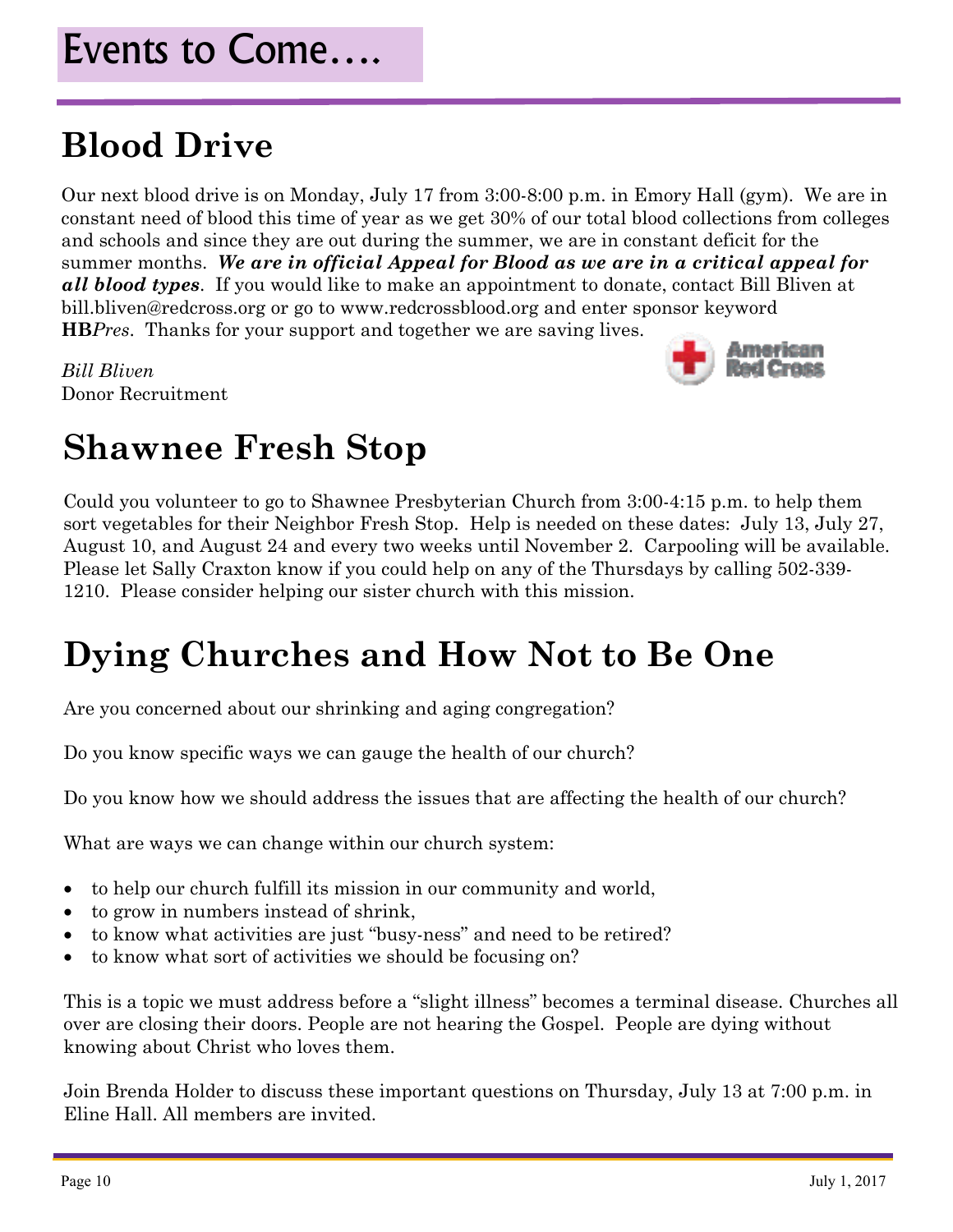#### **Notes from Session**

The Session of **HB***Pres* met for a stated meeting on Tuesday, May 30, 2017. The following business was handled:

Cynthia Frentz reported on the work of the Board of Deacons. Tom Hughes was elected as Treasurer of **HB***Pres*. Marianne Humphries was elected Elder Commissioner to Presbytery. Anne Hughes was elected as Clerk of Session. The following fees were approved for the Memorial Garden:

- 1) \$700 to inter ashes in the church's Memorial Garden and to sign a form stating that they understand the ashes will be comingled with other ashes and cannot be recovered once they are interred.
- 2) \$300 to honor someone with an engraved paving stone in the Memorial Garden. Stones will be inscribed with the words "In honor of" or "In memory of" and will contain the name of the person or persons being remembered and the person or persons remembering them.

 All money received from the interments and engravings will be used for maintenance of the Memorial Garden, including maintenance of the Centennial Cross.

- The Spiritual Enrichment Committee held two meeting regarding Wednesday night meals. Kim Cabrera reported a consensus from the meetings that the focus of Wednesday night is to prepare and eat a meal together. A team comprised of Bill Bliven, Nancy Pollock, and Dudley Haines will be working on a new plan for Wednesday night meals.
- Session reviewed the Farmers' Market Evaluation submitted by Doug Earley. Following lengthy discussion, Session voted not to host the Farmers' Market this year. We will be exploring the option of using Emory Hall for recreational uses. Session thanks Doug for his hard work and commitment to the Farmers' Market.
- Cynthia Hilyerd and Terry Hargrave reviewed Spiritual Formation's evaluation of Do-In and VBS.
- Session members were given the job details for Kim Cabrera's position. Committees will be looking at their programs and discuss how we will handle the transitions before December. We will discuss the transitions at our August stated meeting.

Next Stated Session meeting is Tuesday, August 1, 2017.

*Anne Hughes*  Clerk of Session